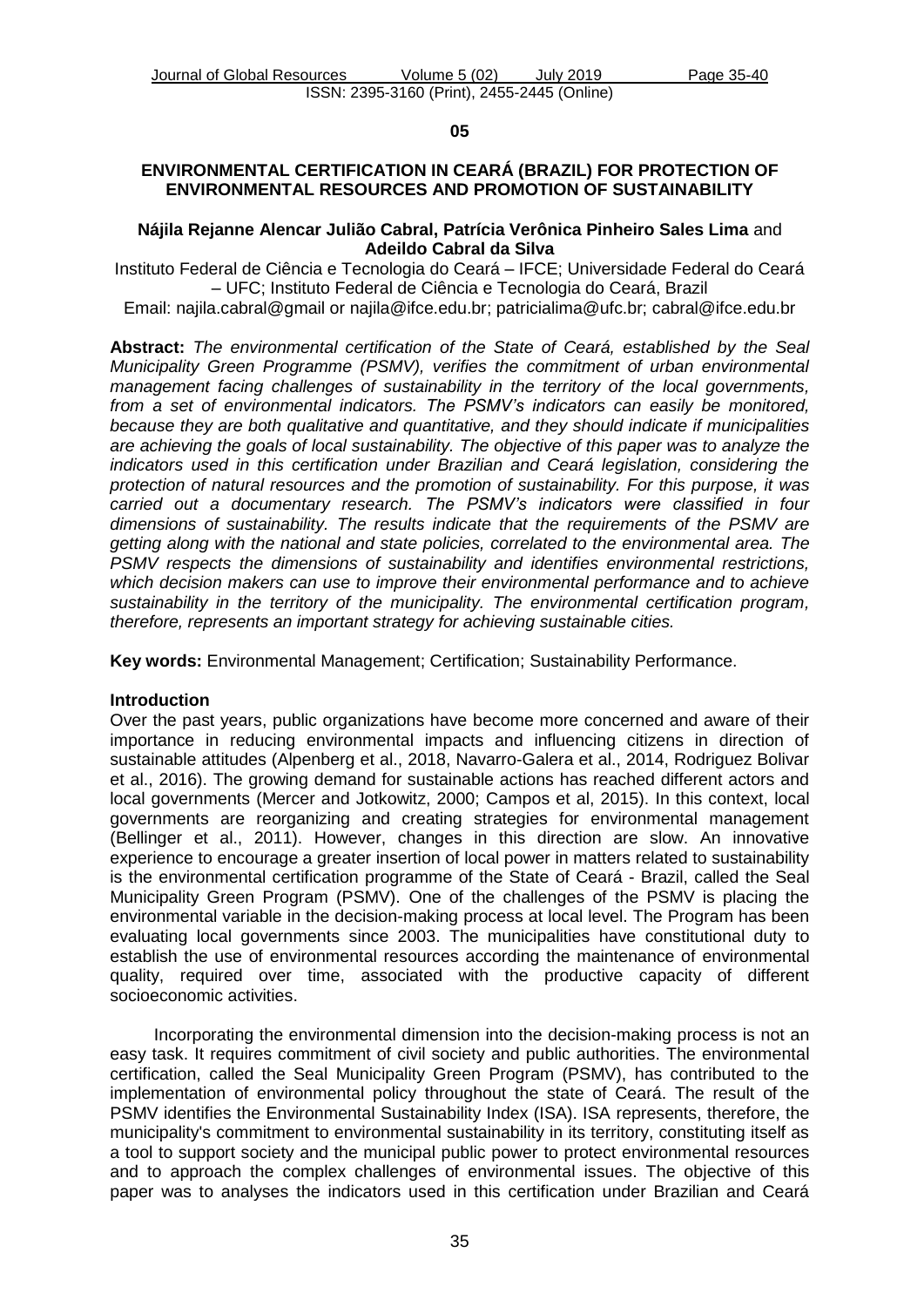legislation. The approach also studied the environmental indicators according to the protection of natural resources and the promotion of sustainability.

### **The Seal Municipality Green Programme**

The Seal Municipality Green Program was established by State Law  $N^{\circ}$  13,304/2003, regulated by State Decrees  $N^{\circ}$  27,073 of June 2, 2003 and  $N^{\circ}$  27,074 of June 2, 2003 and modified by State Law  $N^{\circ}$  16,128/2016. The PSMV is the tag that identifies the municipalities of Ceará that develop environmental protective actions with the best possible effects in the environmental safeguard, according to State Law Nº 13.304/2003. For the development of the methodology and the implementation of the PSMV, the Management Committee and the Technical Commission were created, composed by 20 different institutions (public authority, civil society and Scientific & Technology institutions), coordinated by the State Secretariat of the Environment (SEMA), according to State Decree  $N^{\circ}$  27,074/2003. The PSMV is given every two years.

The Management Committee is responsible for admitting the environmental indicators of the Seal Municipality Green Program. These indicators follow the requirements of the Ministry of the Environment to ensure environmental quality. The criteria include: thematic, focus, geographical and temporal coverage and conjuncture (MMA, 2011). About the thematic, the indicator should measure some important aspects of environmental quality that reflect its integration with the concept of sustainable development (MMA, 2011). About the approach, the information generated by the indicator should be addressed to general public and decision makers (MMA, 2011). Regarding geographic and temporal coverage, the indicator should contemplate the changes in different geographical scales (national, state and local) and timing (MMA, 2011). Concerning the conjuncture, the indicators' choice should ensure a long-term perspective on data management (MMA, 2011). In addition, "Sustainability indicator systems should, however, enable the sustainability-based management of local affairs" (Hartmuth et al, p. 261, 2008).

# **Study Area**

The State of Ceará is located in the Northeast of Brazil. Ceará has 184 municipalities and 93 percent of its territory is in the northeastern semi-arid region, which has characteristics of vulnerability to drought and precipitation irregularity (IPECE, 2019). Figure 1 shows the location of Ceará, in the Northeast of Brazil. The geographical extension of the study area is 148.825,6 km<sup>2</sup> (IPECE, 2019).



# **Figure 01: Location of Ceará in Brazil**

36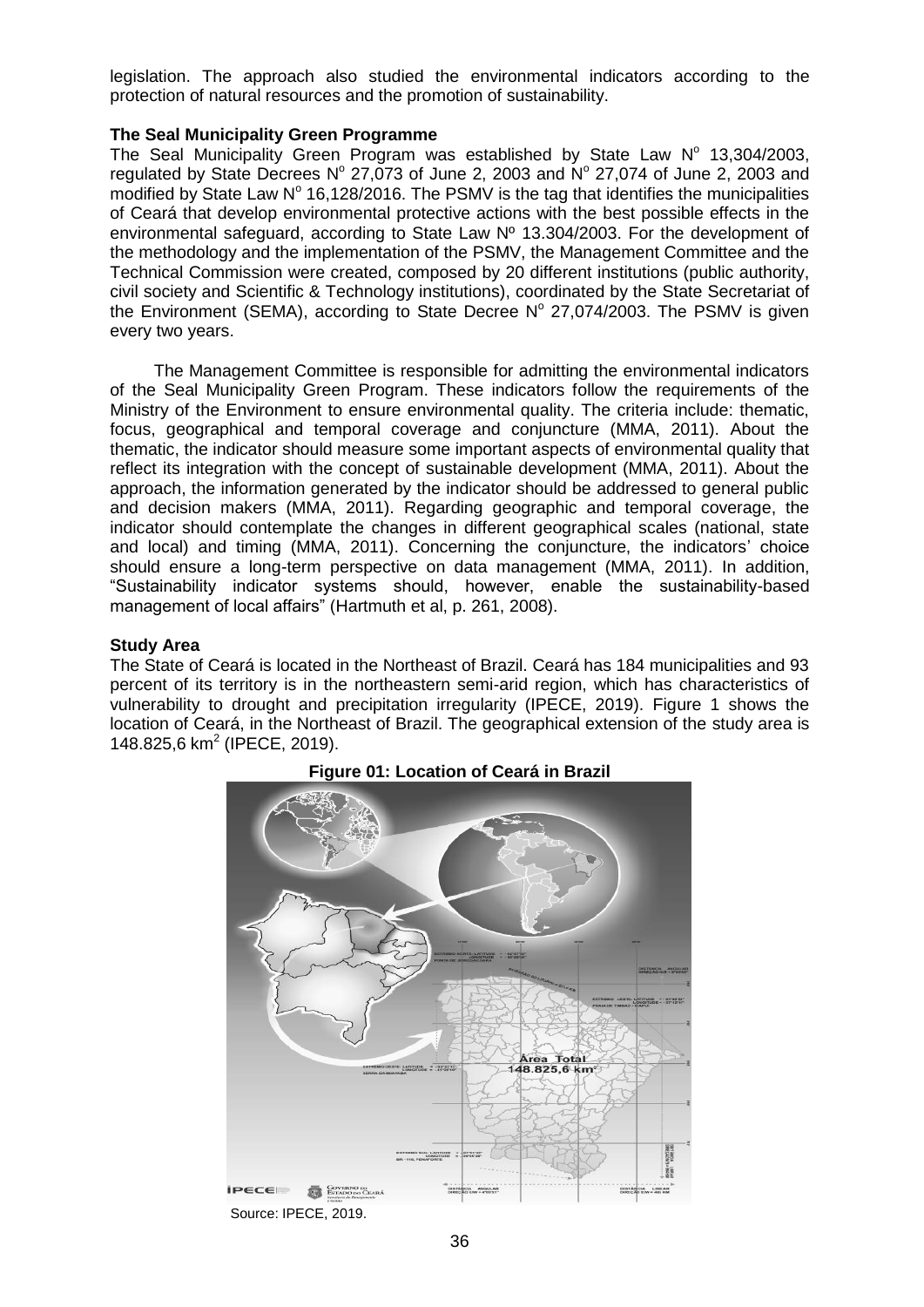The land use is a significant factor of pressure on the environment in areas with singular characteristics such as Ceará. Thus, the protection of natural resources is an important strategy for stocks maintenance. In Brazil the competency to discipline land use is given to the municipalities, according to Article 30, of the Federal Constitution.

### **Methodology**

Data collection was done from the secondary data, through documentary research. The documents for the examination were provided by the State Secretariat of the Environment (SEMA) and by national and regional legislation. The five thematic axes of the Seal Municipality Green Program were analyzed, namely: Municipal Environmental Policy; Environmental Sanitation and Public Health; Water resources; Sustainable Agriculture and Biodiversity. In each of the thematic axes, the specific environmental indicators were analyzed, totalizing 16 environmental indicators. For each indicator, we made notes concerning Malheiros and Philippi methodology (MALHEIROS and PHILIPPI, 2007), a qualitative approach. The notes contain information about relevance, threats, weakness, scale, data source, periodicity, institutional composition and its relation to public policies. The notes helped in indicators' classification.

Regarding the indicators' classification, we used the methodology elaborated by Rabelo (2007), considering the scopes: social, economic, environmental and institutional. The 16 environmental indicators in the methodology and its scores are:

- 1. Environment Structure (maximum score 15);
- 2. COMDEMAS Effectiveness (maximum score 4);
- 3. Implementation of the Environmental Education Policy (maximum score 12);
- 4. Implementation of Sustainable Technologies (maximum score 1);
- 5. Integrated Solid Waste management (maximum score 10);
- 6. Final Disposal of Urban Solid Waste (maximum score 4);
- 7. Social Inclusion of Collectors of Recyclable Materials (maximum score 6);
- 8. *Aedes aegypti* Infestation (maximum score 5);
- 9. Sanitary Sewage System and Water Supply System (maximum score 11);
- 10. Improvement of Water Quality (maximum score 7);
- 11. Sustainable Management of Agricultural Production (maximum score 3);
- 12. Training in Sustainable Agriculture (maximum score 2);
- 13. Municipal Conservation Unit (maximum score 5);
- 14. Urban Green Areas (maximum score 5);
- 15. Preservation and Conservation of Biodiversity (maximum score 5);
- 16. Deforestation and Burning Control (maximum score 5).

We showed the scores above, next to each indicator. The sum of the maximum scores is 100. The score for each indicator was defined by Delphi method (CHOI and SIRAKAYA, 2006). The sum (aggregation) of scores of each indicator in the municipality corresponds to Environmental Sustainability Index (ISA). The Organization for Economic Cooperation and Development (OECD) has developed the Pressure-State-Response methodology (LEVREL et al, 2009) based on the concept of causality, whereby human activities exert pressure on the environment by changing natural resources quality and quantity. Society responds to these changes through environmental, economic or sectorial policies (OECD, 1993). Therefore, the 16 indicators also follow the OECD methodology. Then, we studied Brazilian and Ceará environmental laws in view of the PSMV to support our discussion.

### **Result and Discussion**

The 16 environmental indicators of the Seal Municipality Green Program - PSMV comply the Pressure-State-Response (PER) methodology. This methodology allows a group of indicators to relate the sources of pressure to each environmental issue, the situation of the environment linked to that issue and the procedures adopted by society to deal with or to solve the problem (MMA, 2011). Thus, the cause or source of the environmental problem is associated to the results of corrective actions to solve the problem. (MMA, 2011). Figure 2 shows the environmental indicators in relation to environmental, social / cultural, economic and institutional scopes, according to the dimensions of sustainability established by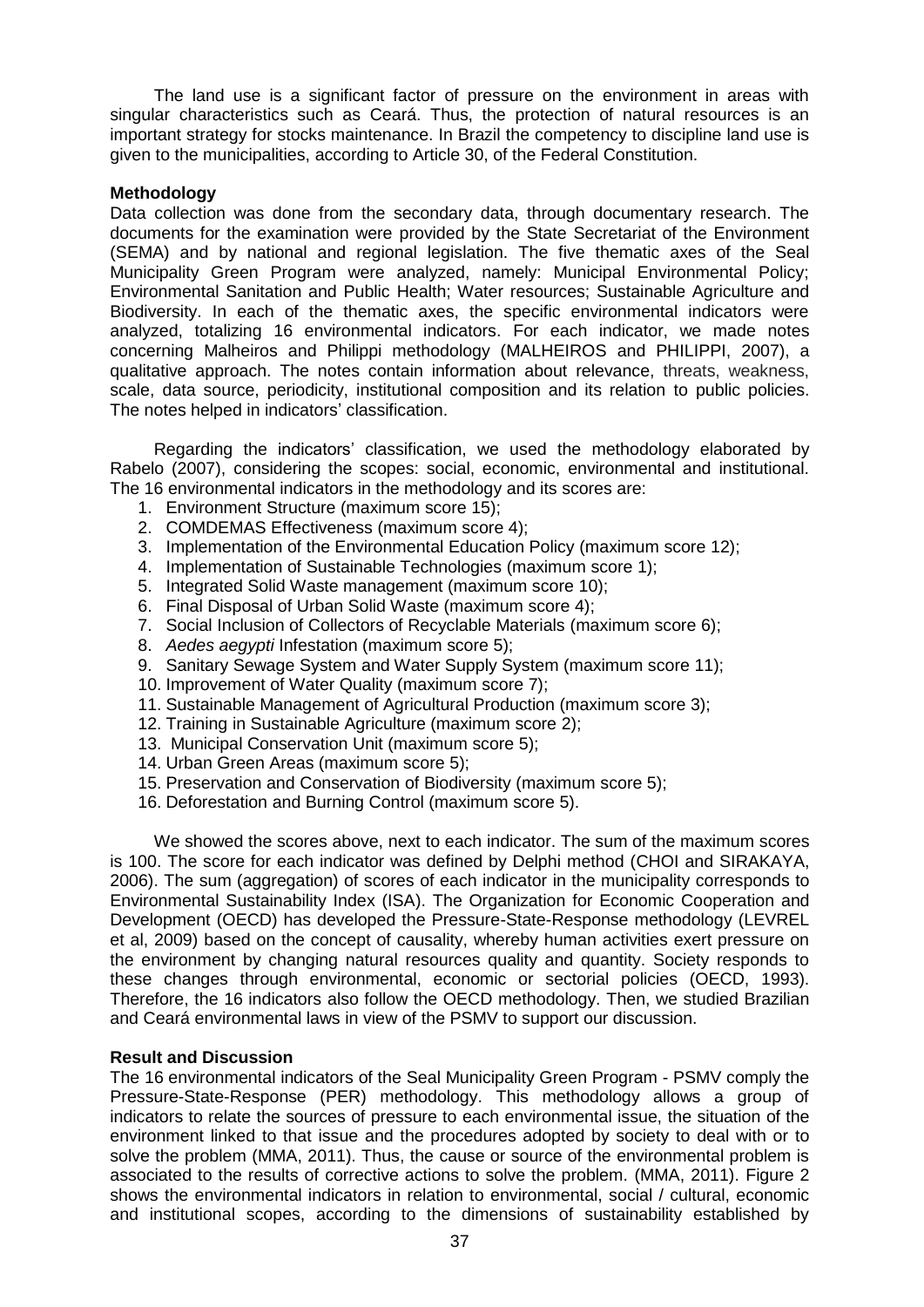economists (Spangerber and Bonniot, 1998, Rabelo, 2007), for the organizational context. Therefore, the economic, social and institutional dimensions of sustainability are on an equal footing with environmental concerns.



**Figure 02: Classification of PSMV indicators based on dimensions of sustainability**

The analysis identified the relevance of each indicator for PSMV and protection of natural resources, based on Brazilian and state legislation. Some analyzes are highlighted in this work. About the environmental dimension, the indicator "Green Urban Areas" is in the biodiversity aspect. It has relevance because it establishes open public spaces, according to the constitutional prerogative of regulating the land use by the municipality. The indicator is very important because it complies with Federal Law  $N^{\circ}$  6,766, dated December 19, 1979 and Federal Law  $N^{\circ}$  10,257, dated July 10, 2001, which regulated Articles 182 and 183 of the Federal Constitution. Urban green areas are an exigency for local governments, and the municipality is responsible for establishing the percentage of green areas by municipal law.

Another indicator of the environmental dimension, the indicator "Improvement of Water Quality" establishes the institutional arrangement, compulsory for the municipalities, regarding the provision of clean and safe drinking water to supply the population. Drinking water is a fundamental requirement for the maintenance of the dignity of human life, considering its availability and quality to human health and to reduce the consequences of diseases. The indicator complies with the criteria of the Basic Sanitation National Policy (Federal Law  $N^{\circ}$  11,445, of January 5, 2007). The indicator also complies with water quality standards, including the portability standards required by Administrative Ordinance M.S. N<sup>o</sup> 2,914, of December 12, 2011; and the Consolidation Ordinance M.S.  $N^{\circ}$  5, dated September 28, 2017. Some other laws are connected with this indicator, such as Water Supply and Sanitary Sewage State Policy of Ceará (Complementary State Law Nº 162, of June 20, 2016); and the Health Promotion National Policy, of 2014.

Regarding the economic dimension, the indicator "Sustainable Management of Agricultural Production" refers to the institutional arrangement that promotes sustainable agricultural production. The land use is an example of activity that can influence the balance of the environment. Thus, it is essential that the land use is compatible with the ecosystems' capacity of résistance. Constitutionally, it is up to the municipality, according to Art. 30, the discipline of the land use and it is up to local governments to legislate about environmental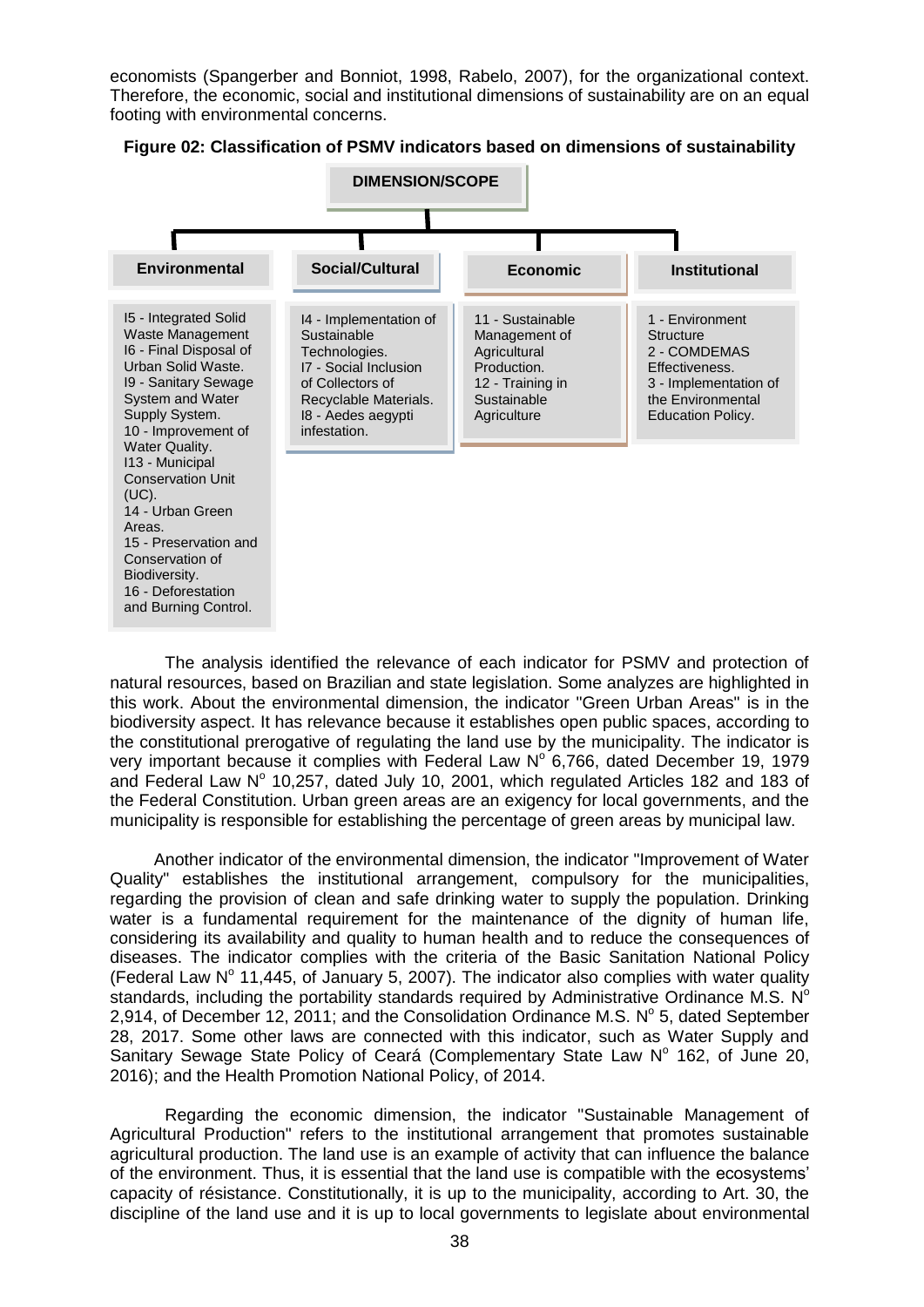matters, concerning local specificities. Then, agricultural sustainable practices can achieve commitments voluntarily assumed by Brazil, like, for example, the reduction of greenhouse gases (GHG). Furthermore, "Sustainable Management of Agricultural Production" is directly related to the climate-friendly food production practices, and consequently the Sustainable Development Goal - SDG 2 (Leal Filho et al, 2019).

Regarding the social/cultural dimension, the indicator called "Social Inclusion of Collectors" complies with the provisions of Solid Waste National Policy (Art. 10, Federal Law N<sup>o</sup> 12,305, of August 2, 2010) and Solid Waste State Policy (State Law N<sup>o</sup> 16,032 of June 20, 2016). Both laws give the collectors the primacy in the execution of the works related to the selective collection, reuse and recycling of solid wastes collected by the municipality. The local government, as responsible for the execution of sanitation services, including solid waste management, should promote actions that integrate collectors into shared responsibility for the product life cycle. So, it is up to the municipalities observe all criteria of Solid Waste National Policy, which establishes the need to encourage the creation and development of cooperatives or other ways of collectors' association.

Regarding institutional dimension, the indicator "Environmental Structure" allows the institutional necessary arrangement for the implementation of local environmental management. The municipality needs to establish its municipal environment system, according to the Environmental National Policy (Federal Law  $N^{\circ}$  6,938, dated August 31, 1981) and Complementary Law  $N^{\circ}$  140, of December 8, 2011. According to Complementary Law  $N^{\circ}$  140/2011, this regulated Art. 23 of the Federal Constitution, municipalities must execute and enforce, at the municipal level, the National and State Environmental Policies and other national and state policies related to the protection of the environment. Local governments must exercise control and oversee the activities and projects whose attribution for licensing or authorizing is attributed to the municipality.

Moreover, about institutional dimension, the indicator "Comdemas Effectiveness" represents the installed capacity of social participation in local environmental management. The Municipal Council of Environment (CMMA or COMDEMA) must be established by municipal law; must have equal participation (organized civil society and public power) in the execution of environmental policy; should be consultative and deliberative (and may be recursive); should establish standards of prevention, control and monitoring of the environment; should be able to propose plans, projects, programs and actions for the protection, conservation and sustainable use of environmental resources; its ordinary and extraordinary sessions must be regular and uninterrupted, ensuring the operation and continuity of the council over the years; must have internal rules, approved by Municipal Decree, which establishes the competencies of the collegiate, composition, organization and the competencies of the Presidency, the Executive Secretariat and the Directors. This indicator is very important for the PSMV, since it is the only compulsory criterion for the inscription of municipalities in the certification program. Furthermore, the SDGs into a local level require active participation of citizens (GallI et al, 2018).

### **Conclusion**

The Seal Municipality Green Program - PSMV has four dimensions of sustainability, which support 16 environmental indicators from five thematic axes, allowing the evaluation of the urban management effects on the environment. Environmental indicators are correlated with the legal requirements of national and state policies, which promote the protection of environmental resources. The PSMV evaluation is focused on achieving sustainability in the local territory, which minimize the social and environmental costs of negative externalities. The environmental indicators incorporate ecological prudence, economic viability and social equity in territorial management. The environmental certification of the State of Ceará/Brazil represents, therefore, an important strategy in the search for sustainable cities.

### **References**

1. Alpenberg, J., Wnuk-Pel, T., & Henebäck, A. (2018) Environmental orientation in Swedish local governments. *Sustainability*, *10*(2), 459.